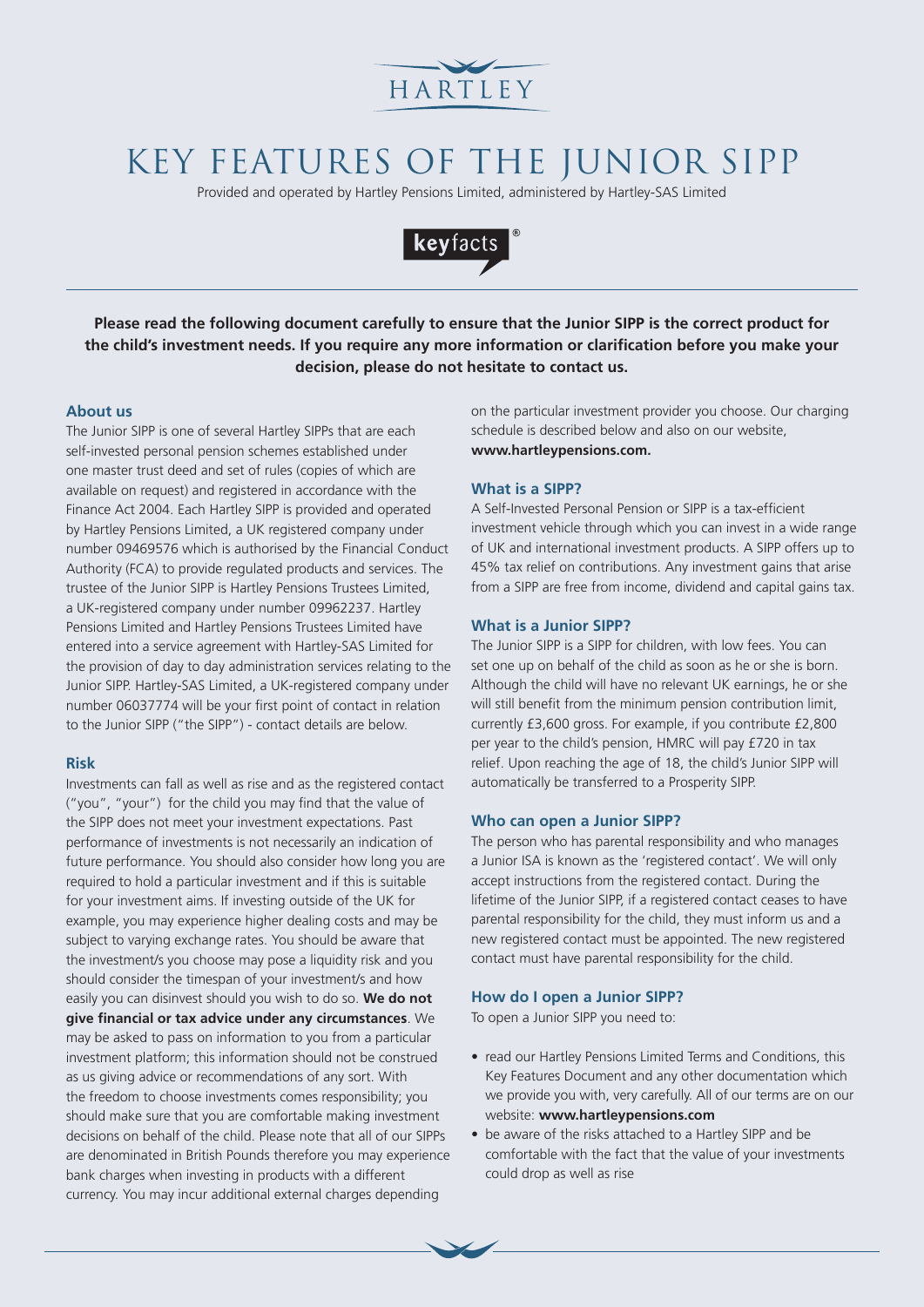- complete and send to us the relevant application form. All of our forms are on our website: www.hartleypensions.com)
- make a first contribution to the SIPP

By choosing to open a Junior SIPP, you are agreeing to be bound by our Terms and Conditions and the rules of the Hartley Pension SIPP Scheme and to make fee payments as and when requested by us.

## **Can I change my mind?**

Yes, you have a legal right to cancel the establishment of the SIPP, within 30 days of when you receive our welcome pack which contains a cancellation notice. Please note that any fees incurred during the time between the establishment of the SIPP and the cancellation will be borne by you. Similarly, any losses on investments are borne by you.

#### **How much money can be contributed in a year?**

The current contribution limit for Junior SIPPs is £3,600 gross per annum.

## **Is there a minimum contribution level?**

There is no minimum level for one off or regular monthly contributions.

## **Who can contribute to the Junior SIPP?**

You can make personal contributions and other people can make contributions e.g. grandparents.

# **Who manages the investment portfolio held in the Junior SIPP?**

You will be required to appoint a financial advisor to manage the portfolio. We are not investment advisors nor managers, nor do we give any financial advice.

#### **What happens if I choose a non-standard asset?**

Non-standard assets are not allowable asset class within the Junior SIPP.

## **How can I check the value of the Junior SIPP?**

You can phone us during office hours (9am to 5pm) and we will be able to tell you the current value of the SIPP. We will send you a yearly statement for your records. It is also prudent to review the SIPP on a regular basis to ensure that it is the correct product for your investment needs.

#### **What happens to the Junior SIPP if I die?**

If you die, another person with parental responsibility for the child can be appointed as the registered contact for the child's Junior SIPP. This person should inform us that they will be doing so and we will take the necessary steps to establish them as the registered contact.

# **Does a beneficiary have to be chosen to receive the Junior SIPP if the child dies?**

No. This is not legally required but we strongly recommend that you inform us of your child's wishes to help ensure we consider paying the correct beneficiaries.

## **How much does a Junior SIPP cost?**

| <b>Junior SIPP</b>        |                |
|---------------------------|----------------|
| Establishment Fee         | $f$ £50 + VAT  |
| Annual Administration Fee | $£50 + VAT$ pa |

Fee information is also available on our website, **www.hartleypensions.com** 

#### **When do I pay the annual fee?**

We will withdraw the annual fee from the SIPP bank account on a yearly basis, a year from when the Junior SIPP was established.

#### **Are there any other costs I should be aware of?**

Paying Death Benefits **£300 + VAT**

## **Do you set up a bank account for the Junior SIPP?**

Yes, a bank account will be set up in the name of the SIPP, currently at RBS. Please note that no interest is payable by RBS at present.

## **Cash balance**

Please note that we require the Junior SIPP to maintain a balance of at least £150 in cash.

#### **Ability to disinvest**

If we are owed outstanding administration fees, we reserve the right to disinvest from the most liquid investment the Junior SIPP holds, including cash.

# **If I am not satisfied, can I transfer out to another provider?**

Yes. We are so confident that you will happy with our service that we do not charge a transfer out fee.

## **If I have any queries, who can I speak to?**

Hartley SAS Limited ("Hartley") provides scheme administration services to Hartley Pensions Limited. Upon opening a Hartley SIPP you will be assigned a dedicated SIPP administrator at Hartley who will answer any of your queries by telephone or email. Hartley is not a call centre; all of the SIPP team are pension professionals who have gained or are currently studying towards industry-recognised pension qualifications.

## **Is my money protected in any way?**

Whilst your money is being held in your SIPP bank account which we set up for you, it is covered by the FSCS's UK deposit recovery scheme, up to the maximum (£85,000 at the time of writing). When your money is invested on a particular platform/s it may not be covered by the FSCS – please discuss this with your financial advisor. For more information, please visit: **www.fscs.org.uk** 

#### **Who can I contact if I have any further questions?**

We are happy to answer any questions you may have. Please write to us at: